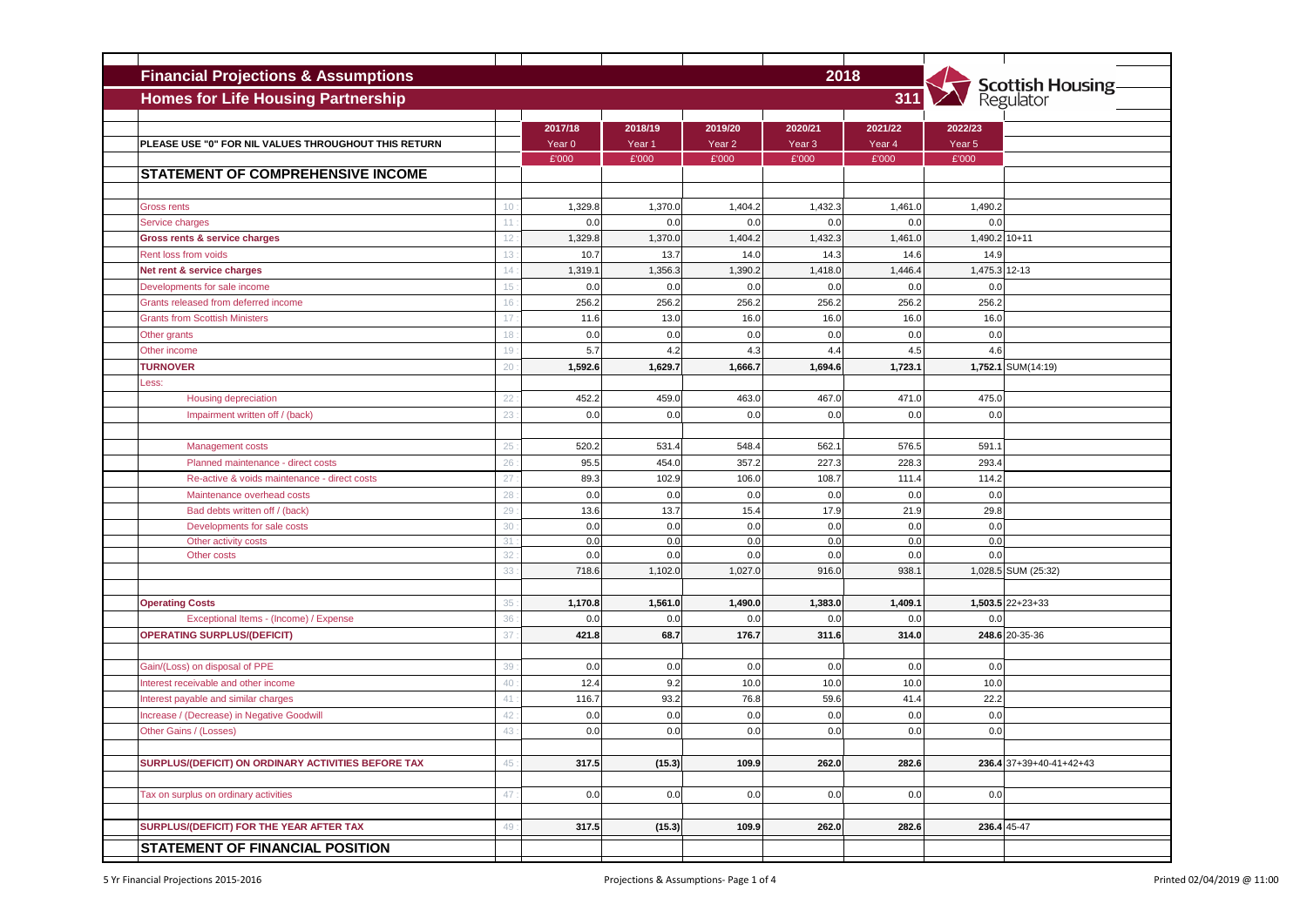|                                                                           |     | £'000       | £'000       | £'000       | £'000       | £'000       | £'000          |                      |
|---------------------------------------------------------------------------|-----|-------------|-------------|-------------|-------------|-------------|----------------|----------------------|
| <b>Non-Current Assets</b>                                                 |     |             |             |             |             |             |                |                      |
| Intangible Assets & Goodwill                                              | 54  | 0.0         | 0.0         | 0.0         | 0.0         | 0.0         | 0.0            |                      |
|                                                                           |     |             |             |             |             |             |                |                      |
| Housing properties - Gross cost or valuation                              | 57  | 18,090.2    | 18,491.1    | 18,683.     | 19,577.1    | 19,881.1    | 20,268.1       |                      |
| Less                                                                      |     |             |             |             |             |             |                |                      |
| <b>Housing Depreciation</b>                                               | 59  | 5,850.6     | 6,309.6     | 6,772.6     | 7,239.7     | 7,710.7     | 8,185.7        |                      |
| <b>Negative Goodwill</b>                                                  | 60  | 0.0         | 0.0         | 0.0         | 0.0         | 0.0         | 0.0            |                      |
| <b>NET HOUSING ASSETS</b>                                                 | 61  | 12,239.6    | 12,181.5    | 11,910.5    | 12,337.4    | 12,170.4    |                | 12,082.4 57-59-60    |
| <b>Non-Current Investments</b>                                            | 63  | 0.0         | 0.0         | 0.0         | 0.0         | 0.0         | 0.0            |                      |
| <b>Other Non Current Assets</b>                                           | 64  | 72.8        | 67.2        | 61.5        | 55.9        | 50.3        | 44.6           |                      |
| <b>TOTAL NON-CURRENT ASSETS</b>                                           | 65  | 12,312.4    | 12,248.7    | 11,972.0    | 12,393.3    | 12,220.7    |                | 12,127.0 54+61+63+64 |
| <b>Current Assets</b>                                                     |     |             |             |             |             |             |                |                      |
| Net rental receivables                                                    | 68  | 11.3        | 28.8        | 52.4        | 57.5        | 62.7        | 67.7           |                      |
| Other receivables, stock & WIP                                            | 69  | 77.0        | 77.0        | 77.0        | 77.0        | 77.0        | 77.0           |                      |
| Investments (non-cash)                                                    | 70  | 0.0         | 0.0         | 0.0         | 0.0         | 0.0         | 0.0            |                      |
| Cash at bank and in hand                                                  | 71  | 1,976.5     | 1,454.1     | 1,247.4     | 496.1       | 341.1       | 41.8           |                      |
| <b>TOTAL CURRENT ASSETS</b>                                               | 72  | 2,064.8     | 1,559.9     | 1,376.8     | 630.6       | 480.8       |                | 186.5 SUM(68:71)     |
| Payables : Amounts falling due within One Year                            |     |             |             |             |             |             |                |                      |
| Loans due within one year                                                 | 75  | 297.1       | 313.4       | 330.7       | 348.9       | 368.2       | 33.1           |                      |
| Overdrafts due within one year                                            | 76  | 0.0         | 0.0         | 0.0         | 0.0         | 0.0         | 0.0            |                      |
| Other short-term payables                                                 | 77  | 444.4       | 201.2       | 201.1       | 201.1       | 201.1       | 201.1          |                      |
| <b>TOTAL CURRENT LIABILITIES</b>                                          | 78  | 741.5       | 514.6       | 531.8       | 550.0       | 569.3       |                | 234.2 75+76+77       |
| <b>NET CURRENT ASSETS/(LIABILITIES)</b>                                   | 80  | 1,323.3     | 1,045.3     | 845.0       | 80.6        | (88.5)      |                | $(47.7)$ 72-78       |
| <b>TOTAL ASSETS LESS CURRENT LIABILITIES</b>                              | 82  | 13,635.7    | 13,294.0    | 12,817.0    | 12,473.9    | 12,132.2    | 12,079.3 65+80 |                      |
|                                                                           |     |             |             |             |             |             |                |                      |
| Payables : Amounts falling due After One Year<br>Loans due after one year | 85  | 1,394.3     | 1,080.9     | 750.2       | 401.3       | 33.1        | 0.0            |                      |
| Other long-term payables                                                  | 86  | 0.0         | 0.0         | 0.0         | 0.0         | 0.0         | 0.0            |                      |
| Grants to be released                                                     | 87  | 8,578.9     | 8,565.9     | 8,309.7     | 8,053.5     | 7,797.4     | 7,541.2        |                      |
|                                                                           | 88  | 9,973.2     | 9,646.8     | 9,059.9     | 8,454.8     | 7,830.5     |                | 7,541.2 85+86+87     |
| Provisions for liabilities & charges                                      | 89  | 280.0       | 280.0       | 280.0       | 280.0       | 280.0       | 280.0          |                      |
| <b>NET ASSETS</b>                                                         | 90  | 3,382.5     | 3,367.2     | 3,477.1     | 3,739.1     | 4,021.7     |                | 4,258.1 82-88-89     |
| <b>Capital &amp; Reserves</b>                                             |     |             |             |             |             |             |                |                      |
| Share capital                                                             | 93  | 0.0         | 0.0         | 0.0         | 0.0         | 0.0         | 0.0            |                      |
| <b>Revaluation reserve</b>                                                | 94  | 0.0         | 0.0         | 0.0         | 0.0         | 0.0         | 0.0            |                      |
| <b>Restricted reserves</b>                                                | 95  | 0.0         | 0.0         | 0.0         | 0.0         | 0.0         | 0.0            |                      |
| <b>Revenue reserves</b>                                                   | 96  | 3,382.5     | 3,367.2     | 3,477.1     | 3,739.7     | 4,021.7     | 4,258.1        |                      |
| <b>TOTAL CAPITAL &amp; RESERVES</b>                                       | 97  | 3,382.5     | 3,367.2     | 3,477.1     | 3,739.1     | 4,021.7     |                | 4,258.1 SUM(93:96)   |
| Pension Liability - as included above                                     | 99  | 280.0       | 280.0       | 280.0       | 280.0       | 280.0       | 280.0          |                      |
| Intra Group Receivables - as included above                               | 100 | 0.0         | 0.0         | 0.0         | 0.0         | 0.0         | 0.0            |                      |
| Intra Group Payables - as included above                                  | 101 | 0.0         | 0.0         | 0.0         | 0.0         | 0.0         | 0.0            |                      |
| <b>Balance check</b>                                                      | 102 | <b>TRUE</b> | <b>TRUE</b> | <b>TRUE</b> | <b>TRUE</b> | <b>TRUE</b> | <b>TRUE</b>    |                      |
| <b>STATEMENT OF CASHFLOWS</b>                                             |     |             |             |             |             |             |                |                      |
| <b>Net Cash from Operating Activities</b>                                 |     |             |             |             |             |             |                |                      |
| <b>Operating Surplus/(Deficit)</b>                                        | 106 | 421.8       | 68.7        | 176.7       | 311.6       | 314.0       | 248.6 37       |                      |
| <b>Depreciation &amp; Amortisation</b>                                    | 107 | 460.8       | 464.6       | 468.6       | 472.6       | 476.6       | 480.6          |                      |
| Impairments / (Revaluation Enhancements)                                  | 108 | 0.0         | 0.0         | 0.0         | 0.0         | 0.0         | 0.0            |                      |
| Increase / (Decrease) in Payables                                         | 109 | (58.4)      | 0.0         | 0.0         | 0.0         | 0.0         | 0.0            |                      |
| (Increase) / Decrease in Receivables                                      | 110 | (1.7)       | (17.5)      | (23.6)      | (5.0)       | (5.1)       | (5.0)          |                      |
| (Increase) / Decrease in Stock & WIP                                      | 111 | 0.0         | 0.0         | 0.0         | 0.0         | 0.0         | 0.0            |                      |
| Gain / (Loss) on sale of non-current assets                               | 112 | 0.0         | 0.0         | 0.0         | 0.0         | 0.0         | 0.0            |                      |
|                                                                           |     |             |             |             |             |             |                |                      |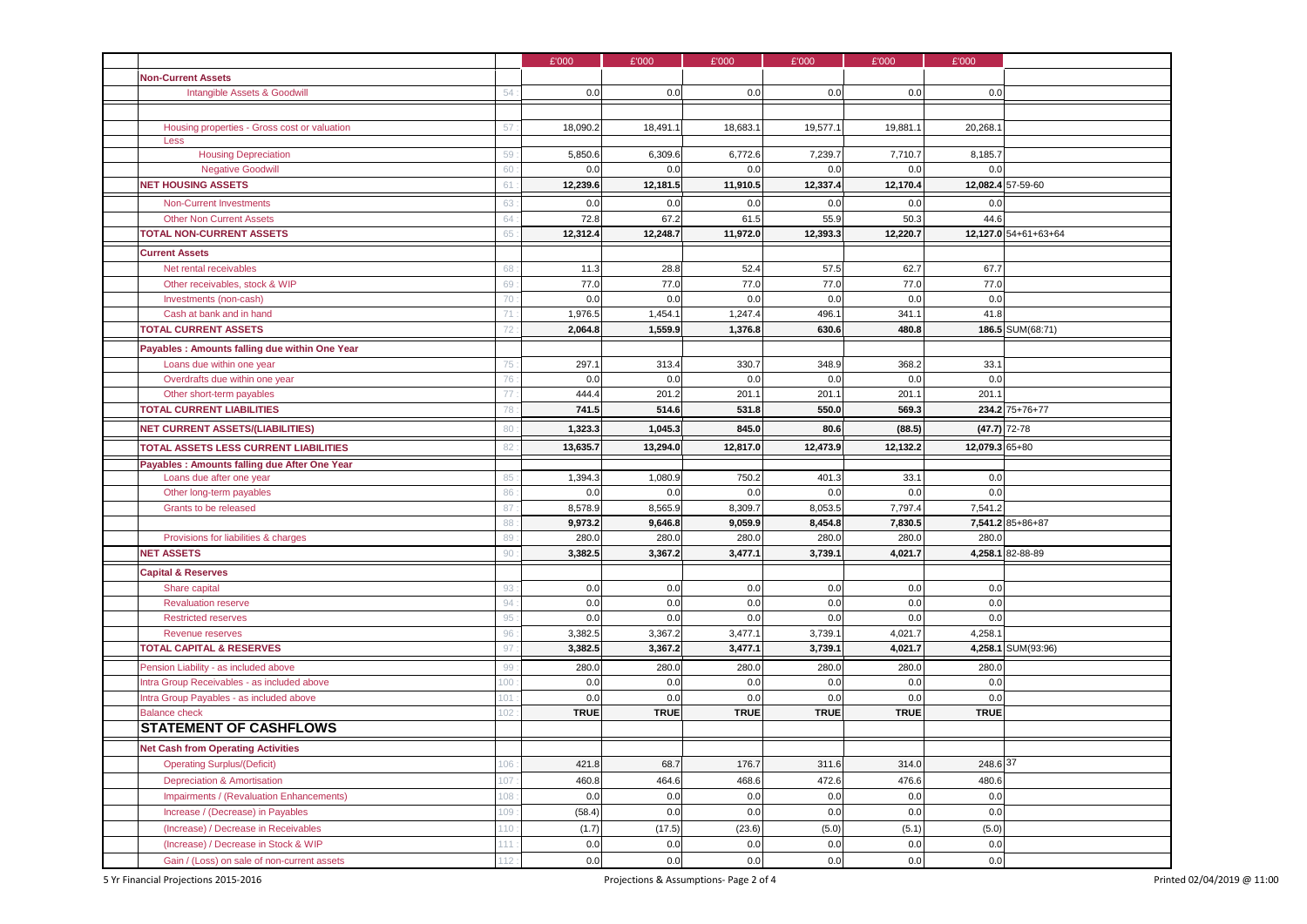|                                                                   | £'000                                        | £'000                       | £'000                      | £'000                          | £'000                  | £'000         |                                 |
|-------------------------------------------------------------------|----------------------------------------------|-----------------------------|----------------------------|--------------------------------|------------------------|---------------|---------------------------------|
| Other non-cash adjustments                                        | 113<br>(218.1)                               | (256.2)                     | (256.2)                    | (256.2)                        | (256.2)                | (256.2)       |                                 |
| <b>NET CASH FROM OPERATING ACTIVITIES</b>                         | 604.4<br>114                                 | 259.6                       | 365.5                      | 523.0                          | 529.3                  |               | 468.0 SUM(106:113)              |
|                                                                   |                                              |                             |                            |                                |                        |               |                                 |
| Tax (Paid) / Refunded                                             | 0.0<br>116                                   | 0.0                         | 0.0                        | 0.0                            | 0.0                    | 0.0           |                                 |
| <b>Return on Investment and Servicing of Finance</b>              |                                              |                             |                            |                                |                        |               |                                 |
| <b>Interest Received</b>                                          | 12.4<br>19                                   | 9.2                         | 10.0                       | 10.0                           | 10.0                   | 10.0          |                                 |
| Interest (Paid)                                                   | 120<br>(108.7)                               | (93.2)                      | (76.8)                     | (59.6)                         | (41.4)                 | (22.2)        |                                 |
| RETURNS ON INVESTMENT AND SERVICING OF FINANCE<br>121             | (96.3)                                       | (84.0)                      | (66.8)                     | (49.6)                         | (31.4)                 |               | $(12.2) 119+120$                |
| <b>Capital Expenditure &amp; Financial Investment</b>             |                                              |                             |                            |                                |                        |               |                                 |
| Construction or acquisition of Housing properties                 | 124<br>0.0                                   | 0.0                         | 0.0                        | 0.0                            | 0.0                    | 0.0           |                                 |
| <b>Improvement of Housing</b>                                     | 125<br>(455.6)                               | (400.9)                     | (192.0)                    | (894.0)                        | (304.0)                | (387.0)       |                                 |
| Construction or acquisition of other Land & Buildings             | 0.0<br>126                                   | 0.0                         | 0.0                        | 0.0                            | 0.0                    | 0.0           |                                 |
| Construction or acquisition of other Non-Current Assets           | 127<br>$0.0\,$                               | 0.0                         | 0.0                        | 0.0                            | 0.0                    | 0.0           |                                 |
| Sale of Social Housing Properties                                 | 128<br>0.0                                   | 0.0                         | 0.0                        | 0.0                            | 0.0                    | 0.0           |                                 |
| Sale of Other Land & Buildings                                    | 129<br>0.0                                   | 0.0                         | 0.0                        | 0.0                            | 0.0                    | 0.0           |                                 |
| Sale of Other Non-Current Assets                                  | 130<br>0.0                                   | 0.0                         | 0.0                        | 0.0                            | 0.0                    | 0.0           |                                 |
| Grants (Repaid) / Received<br>131                                 | $0.0\,$                                      | 0.0                         | 0.0                        | 0.0                            | 0.0                    | 0.0           |                                 |
| <b>CAPITAL EXPENDITURE AND FINANCIAL INVESTMENT</b>               | 32<br>(455.6)                                | (400.9)                     | (192.0)                    | (894.0)                        | (304.0)                |               | $(387.0)$ SUM $(124:131)$       |
| <b>NET CASH BEFORE FINANCING</b>                                  | 34<br>52.5                                   | (225.3)                     | 106.7                      | (420.6)                        | 193.9                  |               | 68.8 114+116+121+132            |
| <b>Financing</b>                                                  |                                              |                             |                            |                                |                        |               |                                 |
| Equity drawdown                                                   | 137<br>0.0                                   | 0.0                         | 0.0                        | 0.0                            | 0.0                    | 0.0           |                                 |
| Debt drawndown                                                    | 0.0<br>138                                   | 0.0                         | 0.0                        | 0.0                            | 0.0                    | 0.0           |                                 |
| Debt repayment                                                    | (281.6)<br>139                               | (297.1)                     | (313.4)                    | (330.7)                        | (348.9)                | (368.1)       |                                 |
| Working Capital (Cash) - Drawn / (Repaid)                         | 140<br>0.0                                   | 0.0                         | 0.0                        | 0.0                            | 0.0                    | 0.0           |                                 |
| <b>NET CASH FROM FINANCING</b><br>141                             | (281.6)                                      | (297.1)                     | (313.4)                    | (330.7)                        | (348.9)                |               | (368.1) SUM(137:140)            |
| <b>INCREASE / (DECREASE) IN NET CASH</b>                          | 43<br>(229.1)                                | (522.4)                     | (206.7)                    | (751.3)                        | (155.0)                |               | $(299.3) 134 + 141$             |
| <b>Cash Balance</b>                                               |                                              |                             |                            |                                |                        |               |                                 |
| <b>Balance Brought Forward</b>                                    | 2,205.6<br>146                               | 1,976.5                     | 1,454.1                    | 1,247.4                        | 496.                   |               | 341.1 148 (Prior Year)          |
| Increase / (Decrease) in Net Cash                                 | (229.1)<br>147                               | (522.4)                     | (206.7)                    | (751.3)                        | (155.0)                | $(299.3)$ 143 |                                 |
| <b>CLOSING BALANCE</b>                                            | 148<br>1,976.5                               | 1,454.1                     | 1,247.4                    | 496.1                          | 341.1                  |               | 41.8 146+147                    |
| Difference between Closing Balance and Cash at bank and in hand   | 0.0                                          | 0.0                         | 0.0                        | 0.0                            | 0.0                    |               | $0.0$ 148-71                    |
|                                                                   |                                              |                             |                            |                                |                        |               |                                 |
| <b>ADDITIONAL INFORMATION</b>                                     |                                              |                             |                            |                                |                        |               |                                 |
|                                                                   |                                              |                             |                            |                                |                        |               |                                 |
| Units:                                                            |                                              |                             |                            |                                |                        |               |                                 |
| Number of units owned at end of period<br>154                     | 309                                          | 309                         | 309                        | 309                            | 309                    |               | 309 [prevyr]154+161-173-174-175 |
| Number of units managed at end of period (exclude factored units) | 155<br>309                                   | 309                         | 309                        | 309                            | 309                    | 309           |                                 |
|                                                                   |                                              |                             |                            |                                |                        |               |                                 |
| New Social Rent Properties added                                  | 157<br>$\mathbf 0$                           | $\mathbf 0$                 | $\mathsf{C}$               | $\Omega$                       | $\mathbf 0$            | $\Omega$      |                                 |
| <b>New MMR Properties added</b>                                   | $\mathbf 0$<br>158                           | $\mathsf 0$                 | $\Omega$                   | $\Omega$                       | $\Omega$               | $\mathbf 0$   |                                 |
| New Low Costs Home Ownership Properties added                     | 159<br>0                                     | $\mathbf 0$                 | $\Omega$                   | $\Omega$                       | $\mathbf 0$            | 0             |                                 |
| New Properties - Other Tenures added                              | 160<br>$\overline{0}$<br>161<br>$\mathbf{0}$ | $\mathbf 0$<br>$\mathbf{0}$ | $\overline{0}$<br>$\Omega$ | $\overline{0}$<br>$\mathbf{0}$ | $\pmb{0}$<br>$\pmb{0}$ | $\pmb{0}$     |                                 |
| Total number of new affordable housing units added during year    |                                              |                             |                            |                                |                        |               | 0 SUM (157:160)                 |
| Financed by:                                                      |                                              |                             |                            |                                |                        |               |                                 |
| <b>Scottish Housing Grants</b>                                    | 164<br>$0.0\,$                               | 0.0                         | 0.0                        | 0.0                            | 0.0                    | 0.0           |                                 |
| Other public subsidy                                              | 165<br>$0.0\,$                               | $0.0\,$                     | 0.0                        | 0.0                            | 0.0                    | 0.0           |                                 |
| Private finance                                                   | 166<br>$0.0\,$                               | $0.0\,$                     | 0.0                        | 0.0                            | 0.0                    | $0.0\,$       |                                 |
| <b>Sales</b>                                                      | $0.0\,$<br>167                               | $0.0\,$                     | 0.0                        | 0.0                            | $0.0\,$                | 0.0           |                                 |